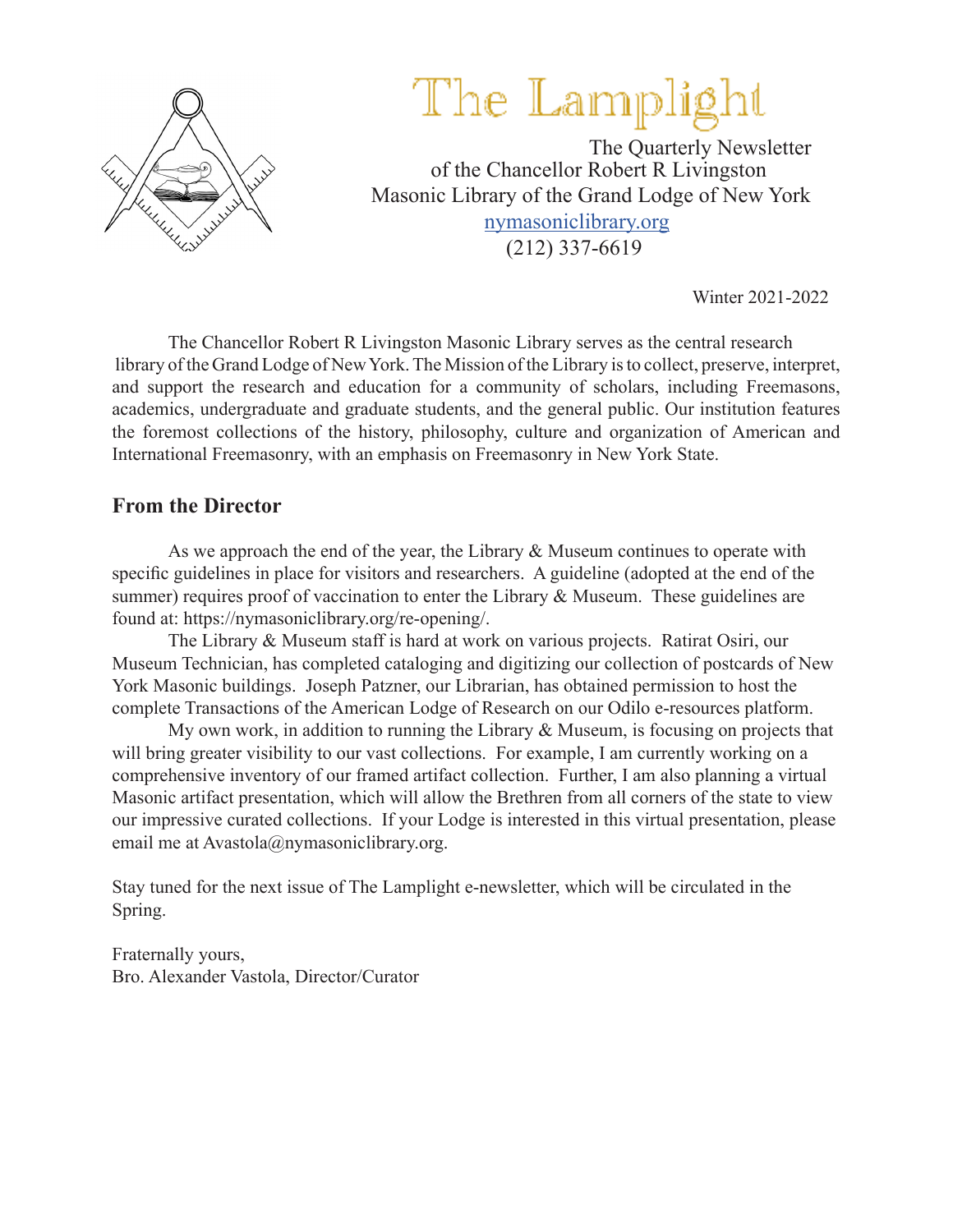### **From the Library Trustees**

To our Friends and Patrons:

It is a pleasure to welcome you all to our fourth edition of The Lamplight. We are grateful to have this forum to spread the word of The Chancellor Robert R Livingston Masonic Library's activities, accomplishments, and aspirations. The Trustees and staff of the Library are committed to bringing the Library to you. The Lamplight is only one facet of this goal. We are proud of our new online Library as well. We have recently added several volumes of interest. Our plan is to enhance the online collection, both through purchasing licenses for additional materials and eventually digitizing works from within our own collection. The aim of all this is to make your Livingston Library a one-stop-shop for your quest for more Masonic Light.

Perhaps the most exciting news about the Library's expansion of services is that we will be sharing documents and publications of the American Lodge of Research (ARL) through our online reading system, Odilo. We very much look forward to sharing this material through the Odilo platform and we are equally happy to have this new long-term partnership with ARL. If you are not yet signed up for the Odilo program, please do so. The instructions are available on our website at Nymasoniclibrary.org/digital-library/

Thanks again for your continuing interest, support, and words of encouragement.

Best of the Holiday Season to all!

Most fraternally, Steve King, President Livingston Library Board of Trustees

#### **Expansion of Digial Resources**

*Joseph Patzner, Librarian*

I am proud to announce the Library has recently started a partnership with The American Lodge of Research (ALR), which allows us to share digital copies of back issues of their Transactions. The Transactions are a wealth of Masonic scholarship. Patrons will be able to access these books through our digital library on Odilo. Please note, future issues will be available as a physical copy in the Library for five (5) years before being made available on Odilo.

Additionally, I am working with Masonic publishers to gain further access to fraternal publications that are not currently available to our patrons.

To request access to Odilo\*, make book suggestions, or if you have any questions, please contact me at: Jpatzner@nymasoniclibrary.org.

**\*Please note borrowing privelages are granted to Entered Apprentices Fellowcrafts, and Master Masons who are members in good standing of a lodge under the jurisdiction of the Grand Lodge of State of New York.**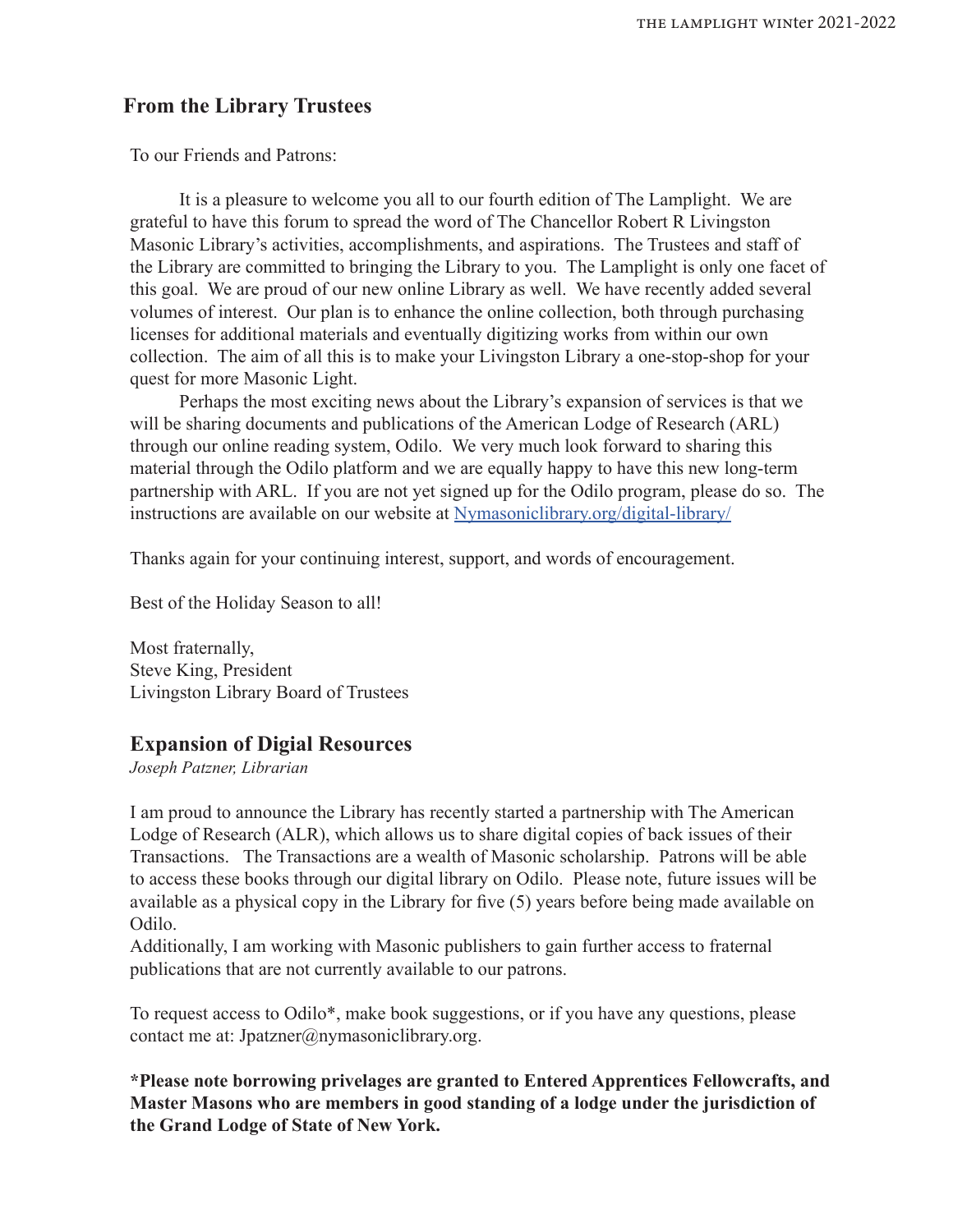# **From the Museum Collection**

### **Digitizing the New York Masonic Temples and Masonic Home Postcard Collection**

*Ratirat Osiri, Museum Technician*

 We are delighted to announce that our New York Masonic Temples and Masonic Home postcard collection is now digitized and available for viewing on our online museum. This impressive online postcard collection would not be possible without the generosity of RW Howard J. Lasker, a member of Wadsworth Lodge No. 417. His incredible collection of Masonic postcards consisting of 4,250 items was donated to our Museum in 2008, and they have contributed exceptionally to our valuable collection.



*Postcards of the Masonic Temple in Brooklyn, New York*

 Being a member of fraternal organizations was highly popular among men in the late 19th century to the early 20th century, and this resulted in numerous Masonic Temples being erected and dedicated to accommodate the members. Around the same time, the popularity of postcards was at an all-time high. Architecture was one of the popular subjects published on millions of postcards covers, and Masonic architecture across the country was no exception. However, as the membership declined in later years, many Masonic buildings went through changes and renovations, changed ownership, or were demolished. The images of Masonic buildings published on postcards by various publishers have, unintentionally, preserved the visual history of Masonic architecture in America in its prime.



*Postcards of the Masonic Temple in Utica, New York*

 Our New York Masonic postcard collection primarily consists of colorful lithographic postcards and black and white photographic postcards of Masonic temples across New York State and the Masonic Home from various angles.Please visit our website for more information:

https://nymasoniclibrary.org/new-york-masonic-temple-postcards-collection/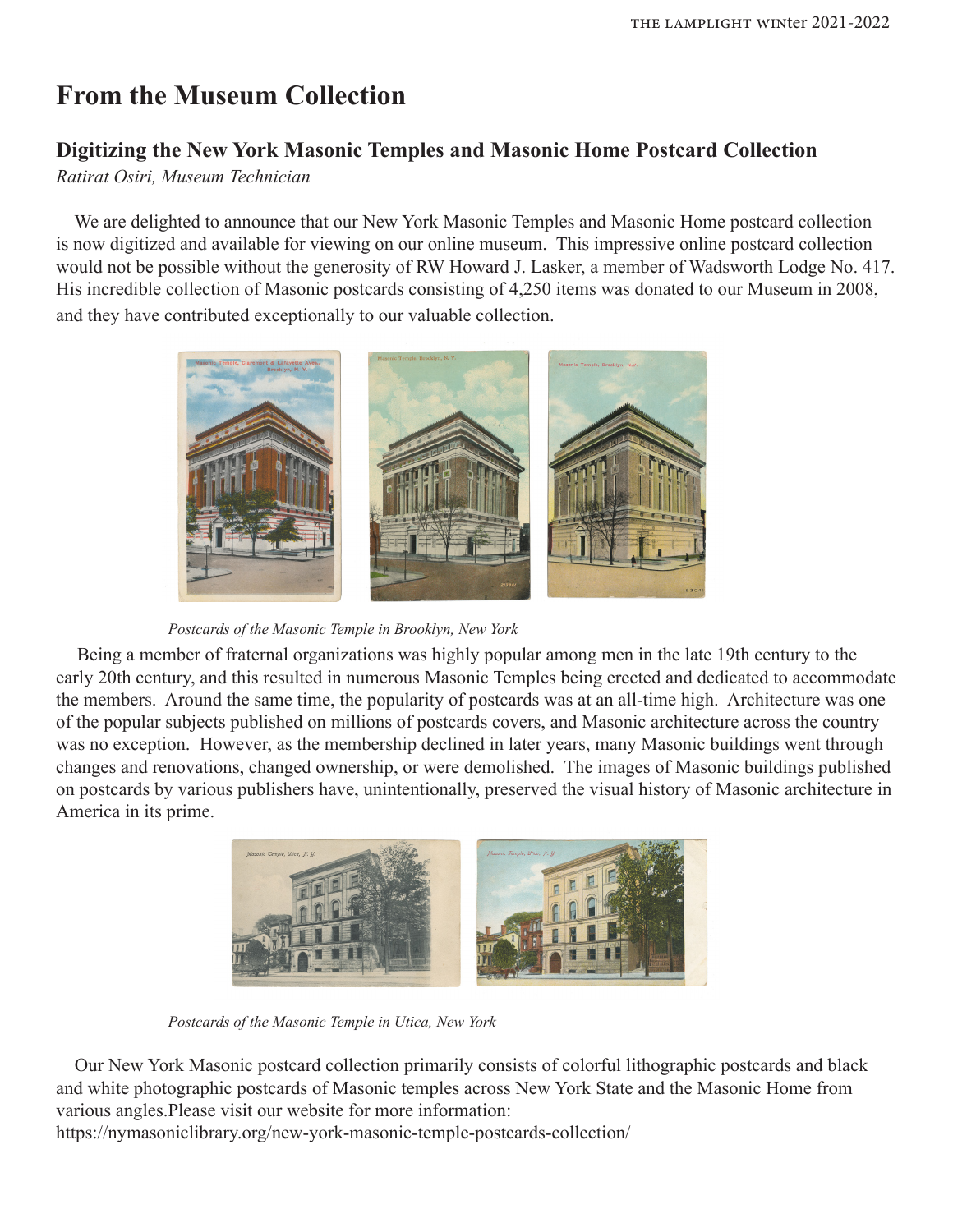### **New Acquisitions**

By Alexander Vastola



*A Questioning Eye on Freemasonry* by John Belton

This book contains a collection of well-researched articles that explores several curious Masonic topics in terms of their historical context and their relation to society at large. Some examples of the articles contained in this book are: how the English supported Garibaldi; what is the place of the Royal Arch within the context of Ancient Masonry; the Scottish Freemason who was the inventor of the concept of the Savings Bank; and the 1813 reunion of the Antient & Modern Grand Lodges in England.



*Freemasonry on the Frontier* Edited by John S. Wade

This book has a collection of 17 manuscripts written by several prominent academic and Masonic researchers that trace the development of Masonry in America from the colonial era and the original 13 colonies to the beginnings of Masonry on the American pacific coast. Two notable publications in this anthology of Masonic writings are "The American Frontier: The Foundations of American Freemasonry: Americas First Provincial Grand Masters," by Ric Berman, and "The Higher Degrees in the United States, 1730-1830," by S. Brent Morris.

# 2022 Virtual Library Lectures:

- January 27 "A History of Calendars," Christophe P. Lobry-Boulanger
- February 24 "A New Perspective on the Old William Morgan Affair," Mark D. Isaacs
- March 31 "Sicilian Builders: Beyond Roman and Etruscans," Ivan Boluarte
- April 28 "English Fraternal Support for Garibaldi 1848-1870: London to the Italian Risorgimento," John Belton
- May 26 "Brother Thomas Smith Webb and his Contribution to Freemasonry," Tom Jordan
- June 30 "Astro-theology," Micah Dank
- October 27 "The History of the 4th Manhattan Masonic District," Philippe R. Hiolle

Thank you to the 4th Manhattan District Square Club for their sponsorship of our lecture series!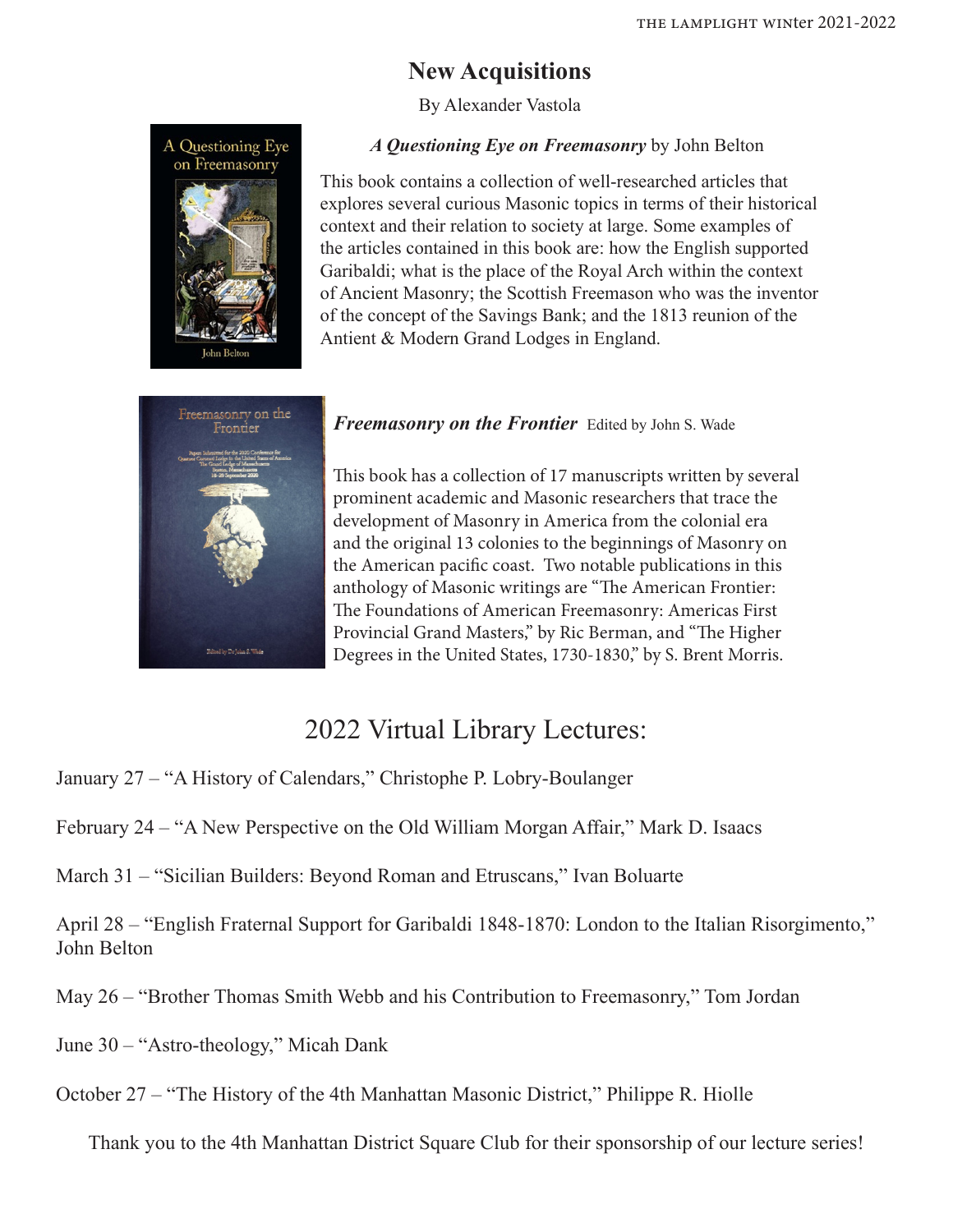# **Staff Directory**

Alexander Vastola, Director/Curator Avastola@nymasoniclibrary.org

Joseph Patzner, Librarian Jpatzner@nymasoniclibrary.org

Ratirat Osiri, Museum Technician Rosiri@nymasoniclibrary.org

### **Additional Library Resources**

### *Odilo E-Resources Platform*

The Livingston Masonic Library offers several Masonic books through Odilo, our new e-resources platform: http://nymasoniclibrary.odilo.us/. To register for an Odilo account please e-mail Joseph Patzner, Jpatzner@nymasoniclibrary.org.

### *Masonic Reading Course*

The Library offers 17 reading courses. Go to https://nymasoniclibrary.org/reading-course/ or email Jpatzner@nymasoniclibrary.org for more information.

#### *Genealogy Research*

The Library provides Masonic information on Master Masons who were raised to the sublime degree of Master Mason within the New York Grand Jurisdiction.Go to https://nymasoniclibrary.org/research/ or email Joseph Patzner, Jpatzner@nymasoniclibrary.org for more information.

#### *Research Requests*

For non-genealogy Masonic research requests, email, Joseph Patzner at: Jpatzner@nymasoniclibrary. org